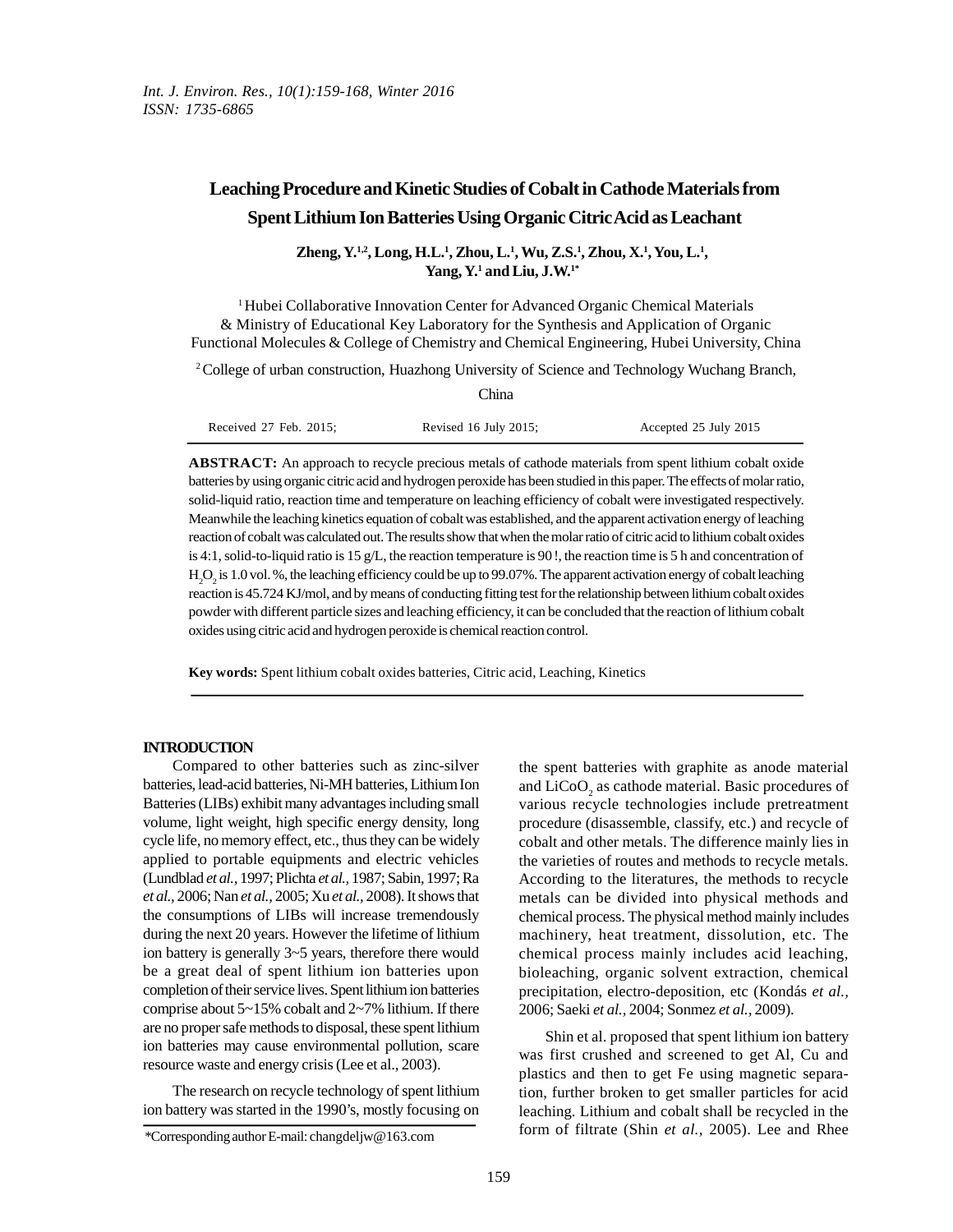proposed that spent lithium ion battery was first heattreated under the temperature of  $100~150$  °C for 1 h, and then disassembled by high speed grinder to separate electrode materials by shaking and screening. Subsequently carbon and binders were removed by heat treatment under  $500~900$  °C for  $0.5~2$  h. Finally cobalt was leached out using  $HNO_3$ , leach liquor would hybe placed in stainless steel crucible for roasting under  $500~1000$  °C for 2 h, so as to recycle cobalt oxide (Lee *et al.,* 2002). Y. N. Xu adopted a low-cost DMF for simple dis-solution to remove binder (PVDF) on electrode to recycle lithium ion battery (Xu *et al.,* 2014).

Acid leaching always uses inorganic acids such as sulfuric acid (Mantuano *et al.,* 2006; Jha *et al.,* 2011; Jha *et al.,* 2013), hydrochloric acid (Zhang *et al.,* 1998; Contestabile *et al.,* 2001), hydrogen nitrate (Catillo *et al.,* 2002), etc. The waste liquor generated after leaching comprises strong acidity, and the waste liquor may pollute water bodies without treatment before emission. However additional expenditure would be produced if conducting the follow-up processing. Therefore there is no significant economic benefit in recycling precious metal by inorganic acids. Sun et al. employed oxalic acid as leaching agent to precipitate the cobalt as cobalt oxalate. Aluminum and lithium in the liquor can be separated in the form of precipitation by precipitant of NaOH and Na<sub>2</sub>CO<sub>3</sub> respectively (Sun et al., 2012).

With the development of leaching technology, bioleaching methods appeared (Rohwerder *et al.,* 2003). Mishra et al. used acidithiobacillus ferro-oxidans to conduct bioleaching for cobalt and lithium in spent lithium ion battery (Mishra *et al.,* 2008). The efficiency of bioleaching was restricted by bacteria, and it can only propose the solution of low concentration of metal content. Meanwhile the velocity of bioleaching is slow, which results in unsatisfactory effects of industrial application. Pranolo et al. have studied a kind of mixed extraction solvent system to obtain pure cobalt and lithium from spent lithium ion battery leaching liquor. When the pH value of the system is less than 3.2, Fe, Co and Al are extracted in organic phase at the same time, realizing the effective separation from cobalt, nickel and lithium (Pranolo *et al.,* 2010). Castillo et al. took NaOH as precipitator, achieving the separation of Fe, Mn and Li by adjusting the pH value of solvent (Catillo *et al.,* 2002). Li et al. employ chemical precipitation method to synthesize new electrode material lithium cobalt oxides after the separation of cobalt and lithium in spent lithium ion battery (Li *et al.,* 2009).

In this paper citric acid was selected as leaching agent to conduct leaching of hydrometallurgy for cathode material of spent lithium cobalt oxides. Citric acid is a common weak organic acid, hence seldom causing secondary pollution to the environment. This paper discussed the chemical reaction mechanism of hydrometallurgical leaching, and investigated the impacts of different molar ratio, solid-to-liquid ratio, reaction temperature, reaction time and concentration of  $H_2O_2$  on leaching efficiency, and determined the apparent activation energy and reaction control principle of efficient leaching re-action of hydrometallurgy of lithium cobalt oxides by citric acid through experiments and theoretical calculation.

### **MATERIALS & METHODS**

Spent  $LiCoO<sub>2</sub>$  LIBs were provided by Hubei Nuobang Chemical Company of China. Citric acid and hydrogen peroxide  $(H<sub>2</sub>O<sub>2</sub>)$  used as leaching agents were both purchased by Tianjin Kaitong Chemical Company of China. Dimethyl acetamide (DMAC) and other chemicals in the experiments were all analytical-grade reagents. Chromato-graphically pure solutions of cobalt were purchased from the National Institute of Metrology P.R. China for determination of Inductive Coupled Plasma Emission Spectrometer (ICP).

Fig. 1 shows a flowchart of the whole hydrometallurgical recycling process for spent LIBs in this work. Firstly a discharging pretreatment step was used for the given process before the dismantling of the battery steel shell. Secondly the spent LIBs were manually dismantled by steel saw and knife to get cell core, and then the cell core got dismantled to separate the cathode and anode plate. Thirdly the cathode plate was soaked in the organic solvent to separate the cathode materials and current collector for the following leaching. Finally the spent materials were leached out by citric acid and hydrogen peroxide in the optimal conditions.

Firstly the discharged battery was dismantled by steel saw, manually removing the battery core. Secondly the soft packing of battery core was cut with scissors, also manually removing the winding cathode and anode plates together. Finally the cathode and anode plates were manually separated using the small knife, wherein the diaphragm and anode plates were reserved for other use, the cathode plates were used for separating experiment. All steps in this dismantling procedure were carried out using safety glasses, gloves and gas masks for safe opera- tion.

The cathode plates were soaked by DMAC in thermostatic water bath to effectively separate spent electrode materials and aluminum foils, and the residuals on aluminum foils could be wiped out manually. And then the received black powders were dried at 60  $\degree$ C for 24 h for the following thermal pretreatment. Finally the cathode materials from the spent batteries were calcined at  $600 \degree C$  for 2 h in a muffle to eliminate carbon and PVDF in the cathodic active materials.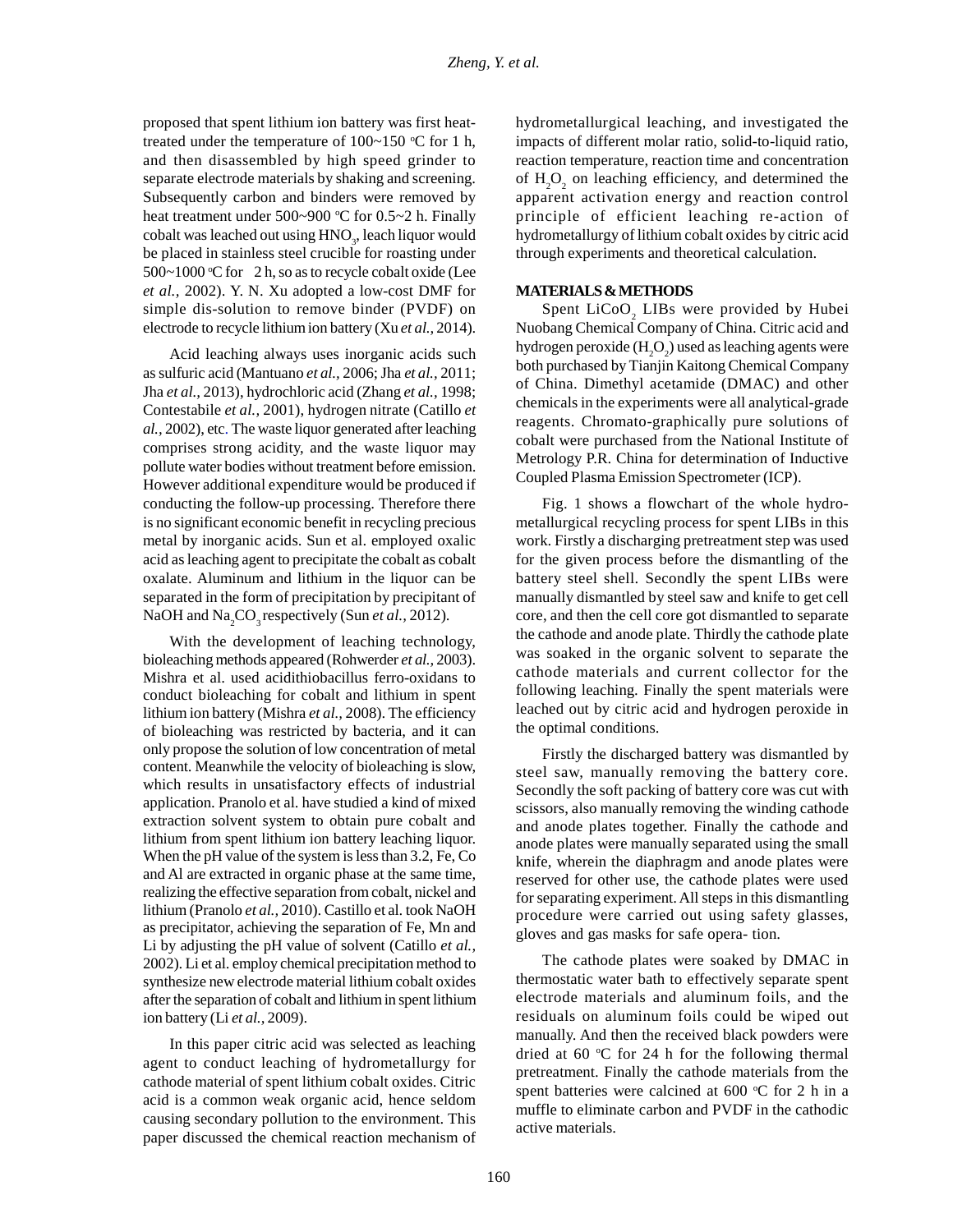

**Fig. 1. The flowchart of hydrometallurgical recycling process for spent LIBs in this work**

The leaching experiments were carried out in a 250 mL three-necked round-bottomed reactor with thermostatic water bath device. The reactor was fitted with an impeller stirrer, a vapor condenser to reduce the loss of water by evaporation and a thermometer. First a certain amount of citric acid and distilled water were placed into the reactor to reach thermal equilibrium. And then other amount of spent  $LiCoO<sub>2</sub>$ powder and  $H<sub>2</sub>O<sub>2</sub>$  solution were added to the reactor with agitation. The optimal leaching conditions, i.e. mol ratio of  $\rm LiCoO_2$  to citric acid, solid-to-liquid ratio, leaching temperature, leaching time and using of  $H_2O_2$ <br>on leaching efficiency were investigated in details. Finally after filtration and washing with water, a black residue and a pink solution were obtained shown in Fig. 1. The samples during the leaching process were taken for determination of cobalt ions by ICP at regular intervals.

The kinetic studies in leaching procedure of cobalt by citric acid were investigated. Changes of leaching efficiency under different temperatures with the passage of leaching time were discussed, and changes of leaching efficiency under different particle sizes with the passage of leaching time were also discussed, so as to summarize the kinetics reaction equation under different temperatures. The reaction activation energy and reaction control type of citric acid leaching were determined.

 $XRD$  characterization of spent  $LiCoO<sub>2</sub>$  was performed on D/MAX 2550 X-ray diffraction analyzer (from Japan) using Cu K\_ radiation ( $=1.54$  Å) at 300 mA and 40 kV. The morphology of spent  $LiCoO<sub>2</sub>$  was examined by ESEM Quanta-200FEG FEI scanning electron microscopy (SEM) technique. The concentrations of  $Co^{2+}$  in leachate were measured by

ICP method. The leaching efficiency in this work was defined as the concentration of  $Co<sup>2+</sup>$  in leachate : Total Co in  $LiCoO<sub>2</sub>$  powders.

#### **RESULTS & DISCUSSION**

The XRD and SEM results of spent  $\rm LiCoO_2$  after separation of cathode materials and current collector can be observed in Fig. 2. From the X-ray diffraction, the phase components of  $LiCoO<sub>2</sub>$  from spent LIBs are observed to be  $LiCoO_2$  and  $Co_3O_4$ . The  $Co_3O_4$  contained in the cathode materials may come from the decomposition or transformation of  $LiCoO_2$ . Meanwhile the intensities and 2-theta positions of some diffraction peaks of  $\rm LiCoO_2$  have much difference with the raw  $LiCoO<sub>2</sub>$ . From the SEM image, the morphology and particle size of spent  $LiCoO<sub>2</sub>$  appear much irregular with many agglomerations, which are different than the raw  $LiCoO<sub>2</sub>$ . Therefore the spent  $LiCoO<sub>2</sub>$  from spent LIBs cannot be directly used as the active material of new battery, and need to be recovered.

Meanwhile the EDX results of spent  $\rm LiCoO_{2}$  after separation of cathode materials and current collector are shown in Fig. 3. They indicate that some particles in spent  $LiCoO<sub>2</sub>$  mainly comprise cobalt and other particles mainly carbon. This means that after several charge and discharge cycles, the adhesives (mainly PVDF) in spent batteries begin to form a lump, and spent  $LiCoO<sub>2</sub>$  particles are mostly agglomerated. According to the above results, Fig. 4 illustrates the mechanism of battery invalid. On one hand the layered structure of  $\rm LiCoO_{2}$  appears structural deformation after several inserting and removing of lithium ions in the cathode materials, on the other hand the lump of adhesives prevent the electronic transmission and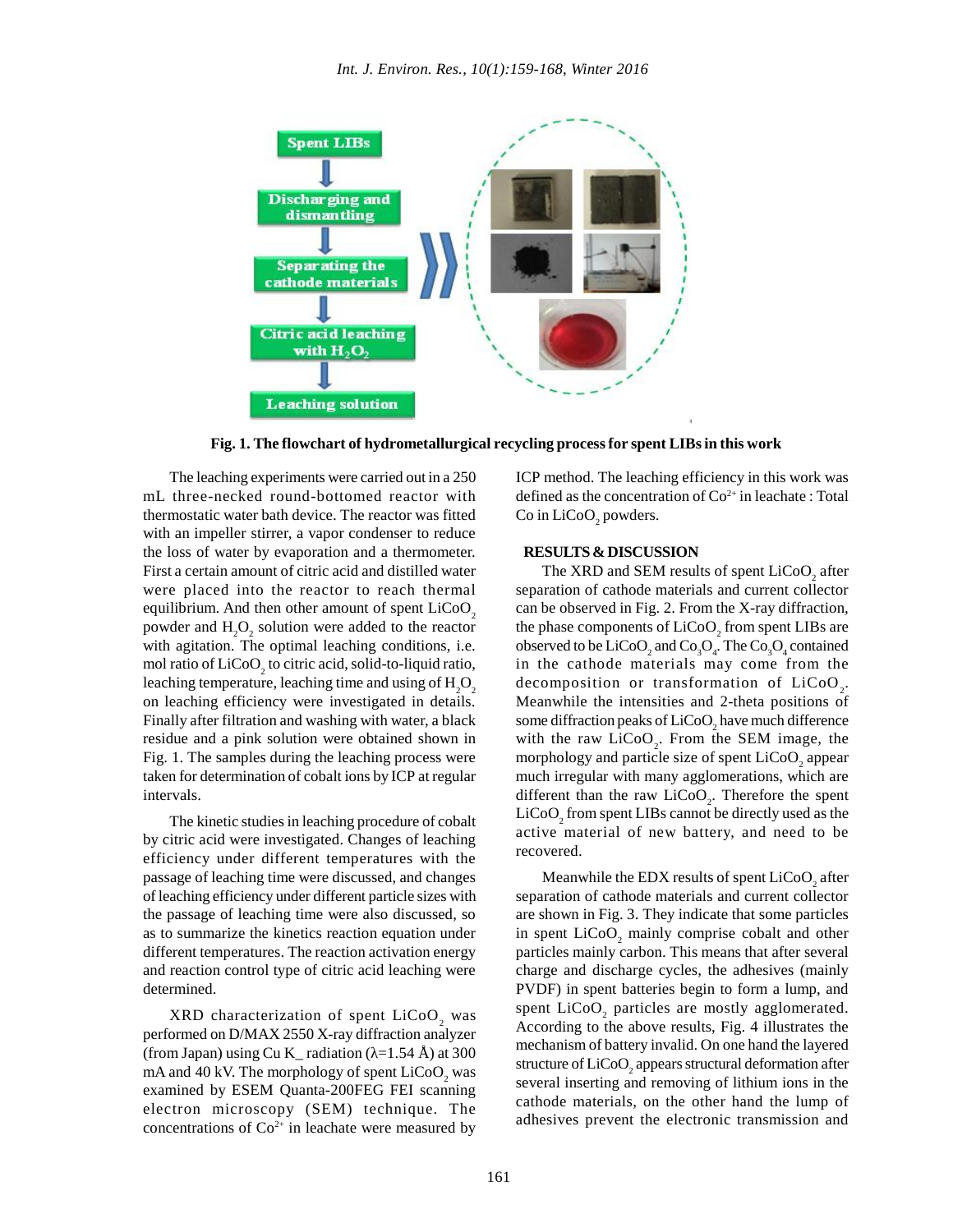

**Fig. 2. XRD pattern and SEM image of LiCoO<sup>2</sup> from spent LIBs after separation of cathode materials and current collector**



**Fig. 3. EDX results of LiCoO<sup>2</sup> from spent LIBs after separation of cathode materials and current**



**Fig. 4. The schematic diagram for explaining the mechanism of battery invalid**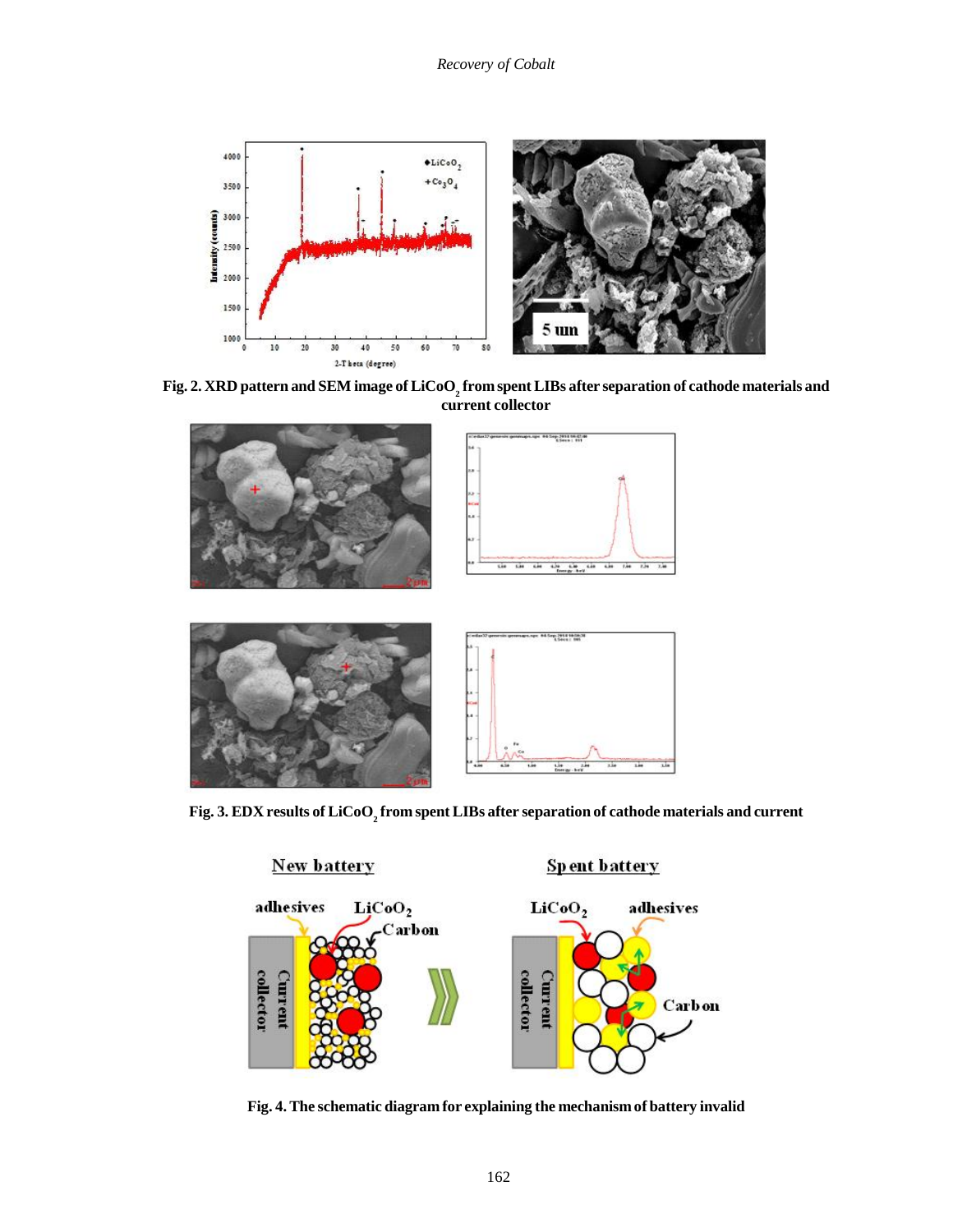electrochemical reactions (shown as the green arrows) because they are themselves insulators.

Citric acid is a kind of weak organic acid, and it cannot be fully dissolved in the solution. The reaction using citric acid as leaching agent to get LiCoO<sub>2</sub> can be described as a three-stage reaction. The leaching reaction between  $LiCoO_2$  and  $C_6H_8O_7$  (H<sub>2</sub>O) can be described as follows (Li *et al.,* 2010). The electrovalence of Co in LiCoO<sub>2</sub> is +3, Co<sup>3+</sup> is not easy to be dissolved in water with strong oxidizing property, and Co is generally existed as the form of  $Co<sup>2+</sup>$  in water. Therefore, we can see from the above equation that the leaching of Co in  $LiCoO_2$  electrode is a process of reduction leaching, and it can only have a better leaching effect in a system with reducing condition. The reducing agent of hydrogen peroxide can facilitate the reaction, and the equation of  $(3-1)$  is a main leaching reaction to reduce trivalence cobalt ions to bivalence ions. Therefore, adding reducing agent of  $H_2O_2$  solution during the leaching process of LiCoO<sub>2</sub> can increase the leaching efficiency of cobalt.

The principle of leaching is to destroy the structure of spent  $LiCoO<sub>a</sub>$  by using citric acid, thus making the cobalt in  $LiCoO<sub>2</sub>$  dissolved in solution. Heterogeneous reaction procedure between citric acid and lithium cobalt oxides includes the following steps: (1) the reactant of citric acid is diffused to the surface of  $LiCoO<sub>2</sub>$  from the bulk phase; (2) the production of cobalt citrate could be produced on the surface of  $\frac{33.67}{6}$ , which the solid-to-highli ratio calculates 20 g/L,  $LiCoO<sub>2</sub>$  by the reactant of citric acid via adsorption  $\frac{dE}{d\Omega}$ and reaction, realizing the chemical reaction procedures of interface throughout the process of formation, growing and desorption of crystal nucleus of acid leaching product; (3) the acid leaching product cobalt citrate would leave the solid-liquid interface by diffusion.

Assuming that the reaction of citric acid and lithium cobalt oxides is fully developed, the equation shall be shown as follows:



We can see from the equation (3-4) that leaching of 1 mol  $\rm LiCoO_{2}$  shall be theoretically leached out by 1 mol citric acid. However, the citric acid is weak organic acid, and it is impossible to have full reaction with  $LiCoO<sub>2</sub>$  during the actual reactions. Hence in the experimental procedure, taking excessive citric acid to react with lithium cobalt oxides is necessary. Fig. 5 shows the relation between the leaching efficiency and the mol ratio of  $\rm LiCoO_2$  to citric acid. It can be observed that when the mol ratio of  $LiCoO<sub>2</sub>$  to citric acid is 1:1, the leaching efficiency is only 56.74%; when the mol ratio is increased to 1:2.5, the leaching efficiency is up to 85.83%; when the mol ratio reaches 1:3, 1:3.5 and 1:4, the leaching efficiencies are accordingly increased to 93.83%, 96.28% and 97.86% respectively. It can be seen that the leaching efficiency increases with the increasing of mol ratio of  $LiCoO<sub>2</sub>$  to citric acid, and when the mol ratio comes to 1:4, the optimum reaction condition has been achieved.

The effect of solid-to-liquid ratio on the leaching efficiency of cobalt was studied at 90  $\degree$ C and 5 h, and using the molar ratio of citric acid to  $\rm LiCoO_{2}$  at 4:1, and the  $\rm H_2O_2$  concentration of 1.0 vol.%. The solid-to-liquid ratios are changed from 15 g/L to 30 g/L to conduct the experiment. The results between solid-to-liquid ratio and leaching efficiency are displayed in Fig. 6. It can be seen that, when the solid-to-liquid ratio is increased from 10 g/L to 15 g/L, the leaching efficiency is up to 99.07%; when the solid-to-liquid ratio reaches 20  $g/L$ , liquid ratio is up to 25 g/L and 30 g/L, the leaching efficiency is tend to decrease gradually. From the above results, we can see that the increasing of solid-to-liquid ratio cannot make leaching efficiency increase. It is because that the density of resultant of reaction in the bulk solution would increase with high solid-to-liquid ratio, which makes it difficult for the resultant of material surface to spread to the bulk of solution. Therefore, the leaching efficiency is decreased. Hence, the optimum solid-to-liquid ratio of leaching reaction is 15 g/L.

$$
6H_3Cit + 2LiCoO_2 + H_2O_2 =
$$
  
2Li<sup>+</sup> + 6H<sub>2</sub>Cit<sup>-</sup> + 2Co<sup>2+</sup> + 4H<sub>2</sub>O + O<sub>2</sub> (3-1)  
6H<sub>2</sub>Cit<sup>-</sup> + 2LiCoO<sub>2</sub> + H<sub>2</sub>O<sub>2</sub> =

$$
2Li^{+} + 2Co^{2+} + 6HCit^{2-} + 4H_{2}O + O_{2} \quad (3-2)
$$

 $6HCi^{2-} + 2LiCoO_2 + H_2O_2 =$ 

$$
2Li^{+} + 2Co^{2+} + 6Ci t^{3-} + 4H_2O + O_2 \qquad (3-3)
$$

 $2H_3Cit + 2LiCoO_2 + H_2O_2 = 2Li^+ + 2Cit_3^+ + 2Co^{2+} + 4H_2O + O_2$  (3) (3-4)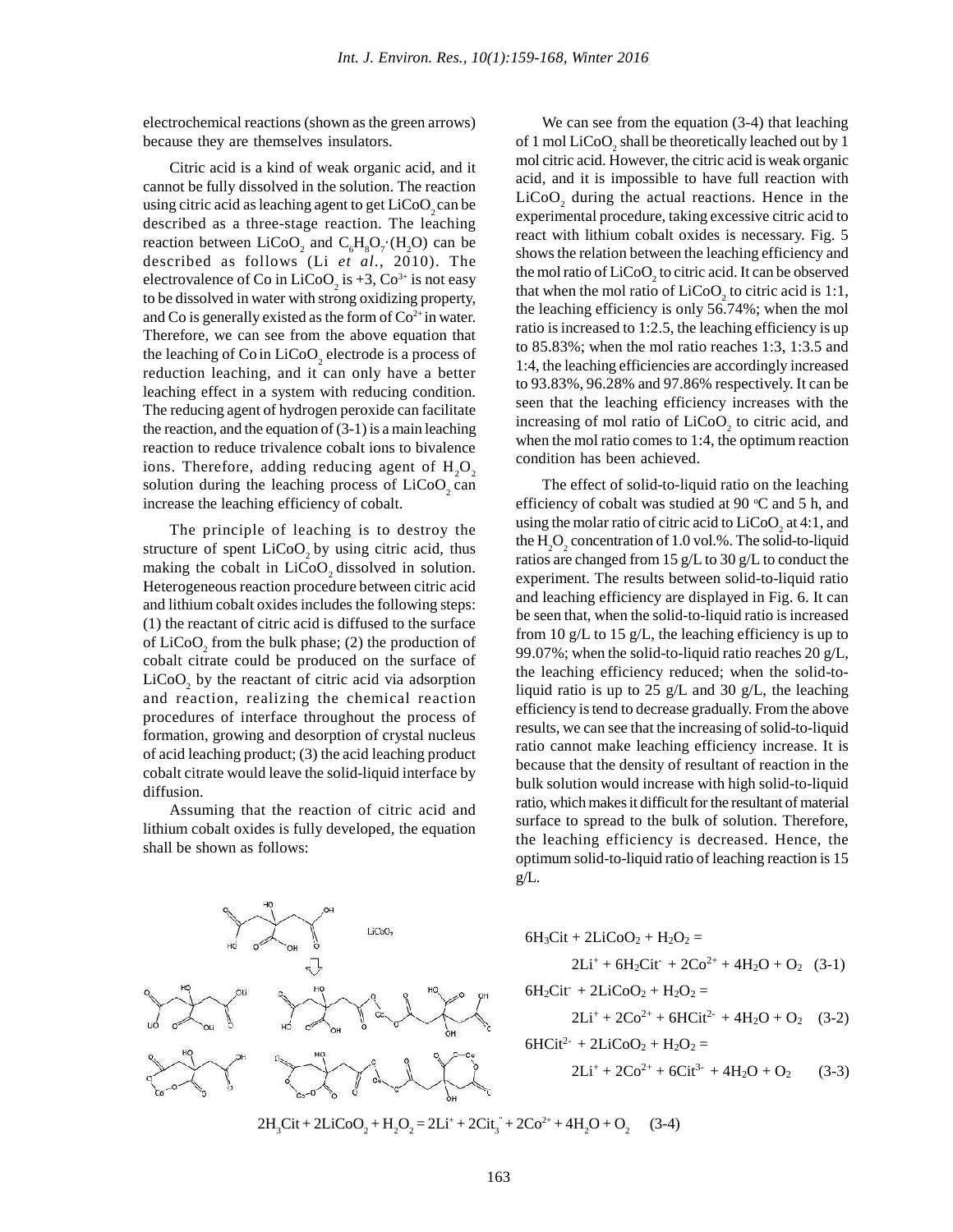

**Fig. 5.** Effect of mol ratio of  $LiCoO<sub>2</sub>$  and citric acid

The effect of temperature on the leaching efficiency

of cobalt was studied at 5 h, and using the molar ratio of citric acid to  $LiCoO<sub>2</sub>$  at 4:1, solid-to-liquid ratio of 15  $\qquad 90$ g/L, and the  $H_2O_2$  concentration of 1.0 vol.%. The Li temperatures are changed from 70  $\degree$ C to 90  $\degree$ C, and the results between temperature and leaching efficiency to  $1.5\%$ . The results between concentration of  $H<sub>2</sub>O<sub>2</sub>$ are shown in Fig. 7. As it shown in the figure, the leaching efficiency increased significantly accompanying the increasing of temperature. The leaching efficiency of cobalt could be up to 99.07% under the temperature of 90  $^{\circ}$ C. Due to the need of endothermic reaction in the dissociation process of citric acid, and more hydrogen ion appeared in the solution with the increasing of temperature, the leaching efficiency of  $LiCoO<sub>2</sub>$  is increased with the increasing of temperature. When the temperature is up to 90  $\degree$ C, a highest leaching efficiency can be achieved. However, the citric acid gradually evaporated from the solution when the temperature over 90!. Therefore, the optimum reaction temperature for  $LiCoO<sub>2</sub>$  is 90 °C.

The effect of time on the leaching efficiency of cobalt was studied at 90  $\degree$ C, and using the molar ratio of citric acid to  $LiCoO<sub>2</sub>$  at 4:1, solid-to-liquid ratio of 15 res g/L, and the  $H_2O_2$  concentration of 1.0 vol.%. The of relations between time and leaching efficiency are shown in Fig. 8. It can be seen from the figure that, as time goes on, the leaching efficiency increases, which means the increasing of reaction time is obviously benefit for the leaching of cobalt. When the reaction time is more than 5 h, the increasing trend of leaching efficiency tends to be smooth and steady, there is no significant increasing in leaching efficiency of cobalt. Therefore, the optimum reaction time for leaching efficiency of  $LiCoO<sub>2</sub>$  is 5 h.



**on leaching efficiency**<br>**Fig. 6. Effect of solid-to-liquid ratio on the leaching**<br>**Fig. 6.** Effect of solid-to-liquid ratio on the leaching **efficiency at 90 <sup>o</sup>C, 5 h,the molar ratio of citric acid to LiCoO**<sub>2</sub> at 4:1, and the  $\text{H}_{2}\text{O}_{2}$ <br> **concentration of 1.0 vol.%** 

The effect of concentration of  $H_2O_2$  on the leaching efficiency of cobalt was studied at the temperature of 90  $\degree$ C and 5 h, and using the molar ratio of citric acid to LiCoO<sub>2</sub> at 4:1, the solid-to-liquid ratio of 15 g/L. The volume concentrations of  $\rm{H_{2}O_{2}}$  are changed from  $0.0\%$ and leaching efficiency are shown in Fig. 9. From the figure, it can be observed that very low amount of cobalt can be leached out when the concentration of  $H_2O_2$  is lower than 1.0 vol.%. It is well known that the function of  $H_2O_2$  involves the reduction of  $Co^{3+}$  in the solid to  $Co^{2+}$  in the aqueous phase, and the effect of  $H_2O_2$  was related to a change in the leaching kinetics of LiCoO<sub>2</sub>. When the concentrations of  $H_2O_2$  are increased to 1.0 vol.%, the leaching efficiency almost reaches the maximum. However, at 1.5 vol.%  $H_2O_2$  the leaching efficiency did not increase significantly. Therefore, the optimal concentration of  $H_2O_2$  is choosed to be 1.0 vol.% in this experiment.

As the leaching time goes on, the relationship between different reaction temperature and leaching efficiency is shown in Fig. 10. Based on the experimental results of Fig. 10, assuming that the leaching reaction of citric acid and  $LiCoO<sub>2</sub>$  is chemical reaction control, the leaching data can be fitted in accordance with chemical reaction control velocity equation:  $1 - 3(1 - X)^{2/3} + 2(1 - X) = k_c t$ , and the result is shown in Fig. 11.

According to the Fig. 11, kinetic equation of leaching process under different temperatures can be summarized as below (equation 3-5 to 3-9):

X in the above equations refers to leaching efficiency (%) and t refers to time. The correlation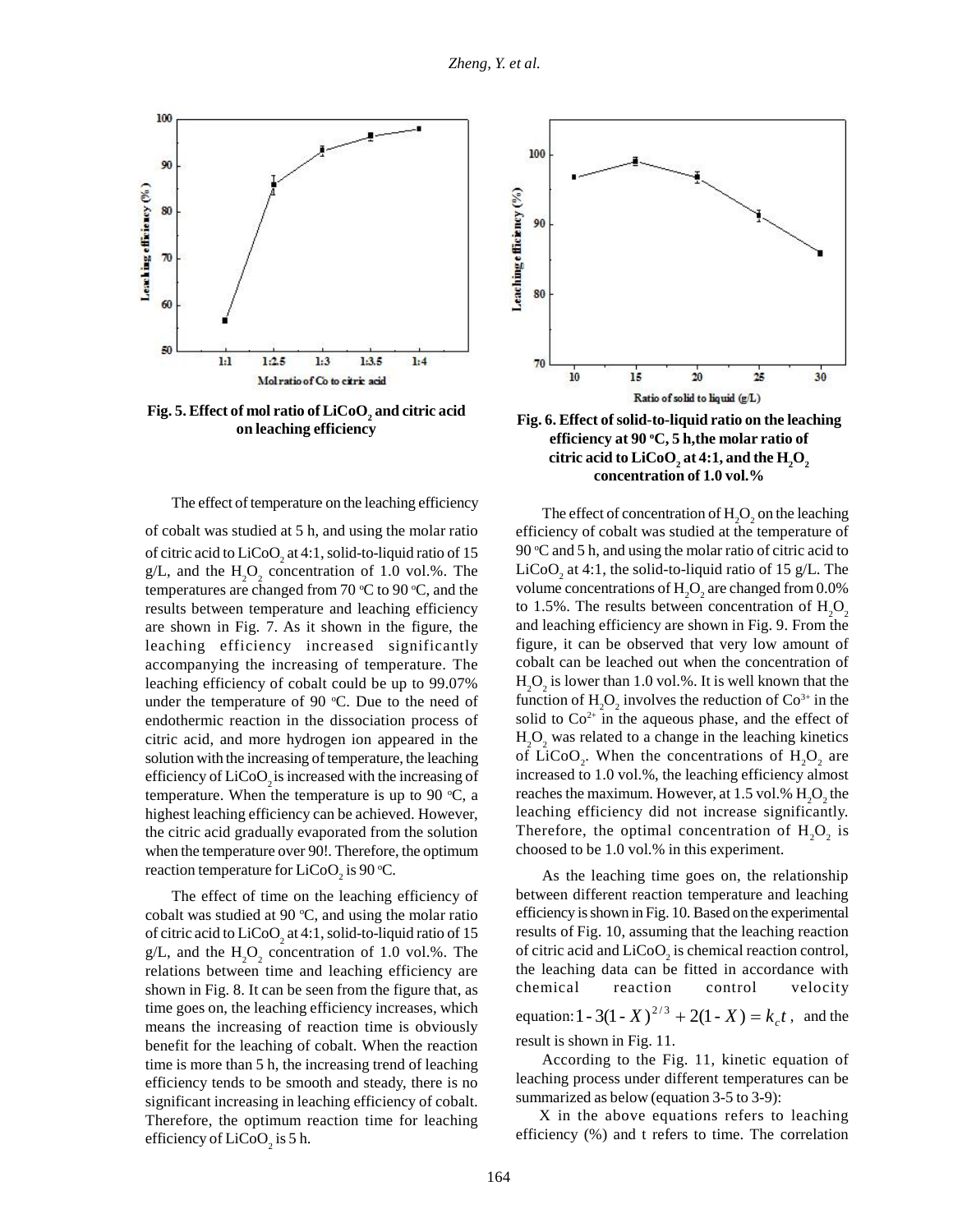

**Fig. 7. Effect of temperature on the leaching efficiency at 5 h, the molar ratio of citric acid to LiCoO<sup>2</sup> at 4:1,solid-to-liquid ratio of 15 g/L, and the H2O<sup>2</sup> concentration of 1.0 vol.**

**Fig. 8. Effect of time on the leaching efficiency of cobalt at 90 <sup>o</sup>C, the molar ratio of citric acid to LiCoO<sup>2</sup> at 4:1, solid-to-liquid ratio of 15 g/L, and the H2O<sup>2</sup> concentration of 1.0 vol. %**



**Fig. 9.** Effect of concentration of  $\mathrm{H}_2\mathrm{O}_2$  on the leaching efficiency of cobalt at the temperature of 90 °C **and 5 h, using the molar ratio of acetic acid to LiCoO<sup>2</sup> at 4:1, the solid-to-liquid ratio of 15 g/L**

coefficient  $\mathbb{R}^2$  in the above equations (3-5) to (3-9) is 0.9779, 0.9981, 0.9984, 0.9653 and 0.9941 respectively, and they are all higher than 0.96, which means the degree of fitting is high.

Under different temperatures, the calculation results of  $\ln k_c$  of comprehensive reaction rate constant in the process of leaching is shown in Table 1. Arrhenius curve (shown in Fig. 12) of cobalt leaching

- 90 °C:  $1-3(1-X)^{2/3} + 2(1-X) = 0.0019t+0.0503$  (3-5) 85 °C:  $1 - 3(1 - X)^{2/3} + 2(1 - X) = 0.0016t + 0.0065$  (3-6)  $80^{\circ}$ C:  $1 - 3(1 - X)^{2/3} + 2(1 - X) = 0.0012t + 0.0002$  (3-7) 75 °C:  $1 - 3(1 - X)^{2/3} + 2(1 - X) = 0.0010t + 0.0108$  (3-8)
- 70 °C:  $1 3(1 X)^{2/3} + 2(1 X) = 0.0008t 0.0050$  (3-9)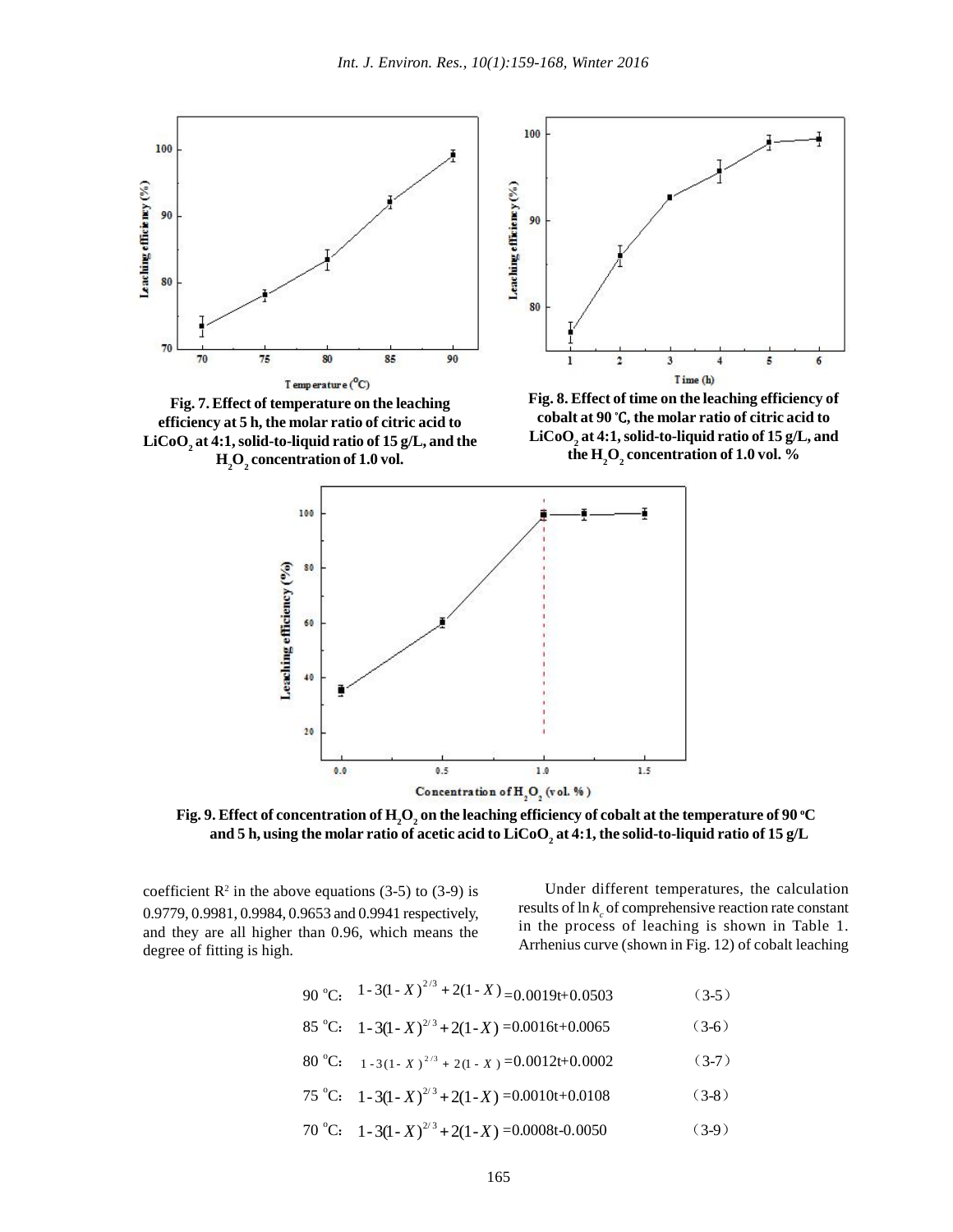reaction is drawn in accordance with the results in table.

Based on the formula  $\ln t_T = -\frac{E}{2E} + I$ , we can find relationship between different that the slope of Arrhenius curve is E/R. And based on the Fig. 12 and calculation, we can find that the slope of rectilinear is 5.4996, the apparent activation energy of leaching reaction is 45.724 KJ/mol > 42 KJ/mol, which means the leaching reaction is chemical reaction control.



**Fig. 10. Relationship between temperature and leaching efficiency with the increasing of time**

*RT* <sup>of</sup> initial reaction and leaching efficiency is shown in  $\ln t_T = -\frac{E}{RT} + I$ , we can find relationship between different average particle sizes In this experiment, with the increasing of the time (20 min, 60 min, 120 min, 180 min and 240 min), the Fig. 13. Data of Fig. 13 is fitted in accordance with chemical reaction control velocity equation  $1 - 3(1 - X)^{2/3} + 2(1 - X) = k_c t$ , and the result is shown in Fig. 14.



**Fig. 11. Leaching kinetic curves under different reaction temperatures (70 <sup>o</sup>C, 75 <sup>o</sup>C, 80 <sup>o</sup>C, 85 <sup>o</sup>C, 90 <sup>o</sup>C)**



**Fig. 12. Arrhenius curve of leaching reaction of citric acid and LiCoO2**

| Table 1. Comprehensive reaction rate constant and its $\ln k_{\scriptscriptstyle \perp}$ under different temperatures |  |
|-----------------------------------------------------------------------------------------------------------------------|--|
|                                                                                                                       |  |

| Leaching temperature $(K)$ | $1/T \times 10^3$ | K,     | $\ln k_a$ |
|----------------------------|-------------------|--------|-----------|
| 343.15                     | 2.914             | 0.0008 | $-7.131$  |
| 348.15                     | 2.872             | 0.0010 | $-9.908$  |
| 353.15                     | 2.832             | 0.0012 | $-6.725$  |
| 358.15                     | 2.792             | 0.0016 | $-6.438$  |
| 363.15                     | 2.754             | 0.0019 | $-6.266$  |

(Note: *T* is Kelvin degree, and *K* is comprehensive reaction rate constant)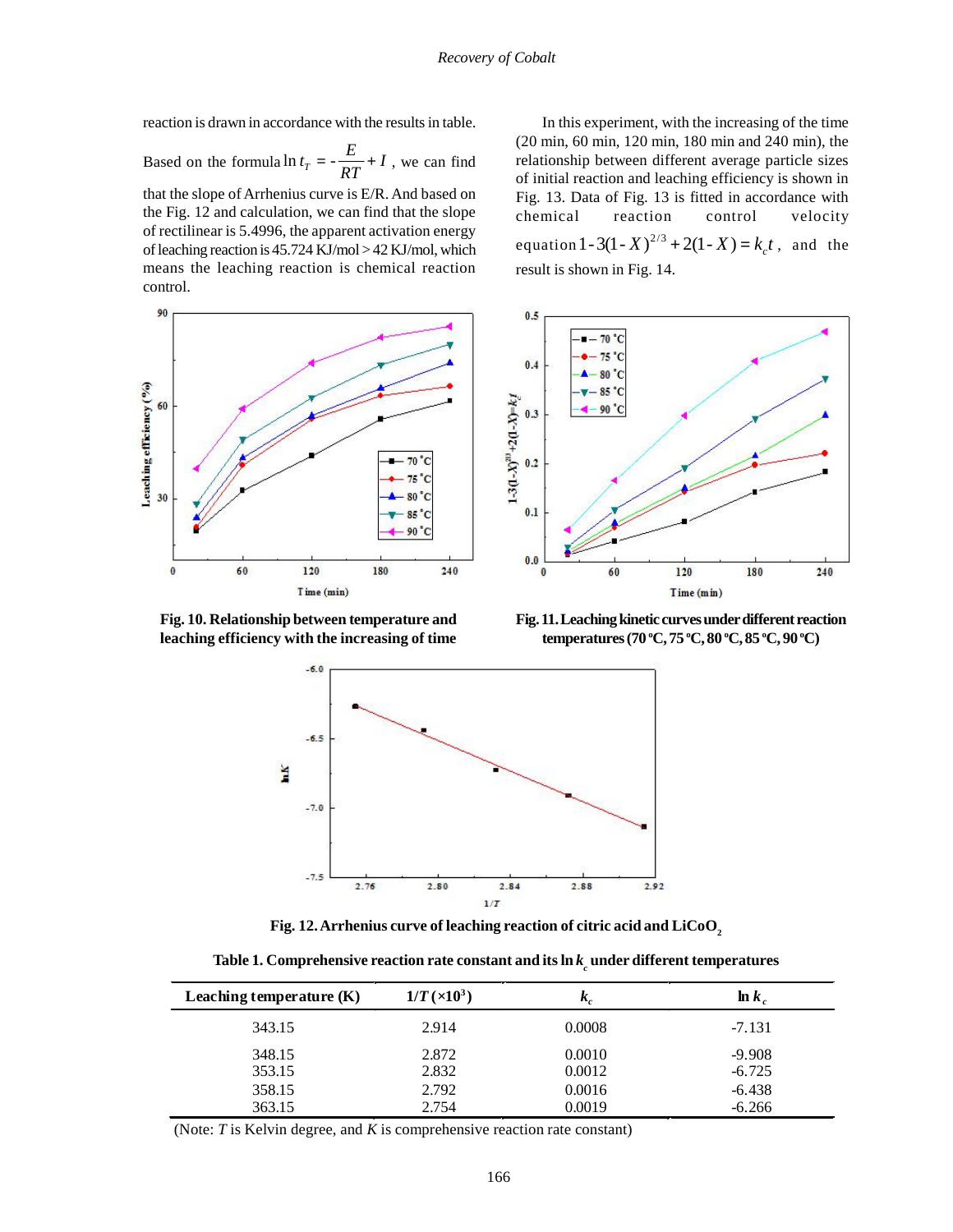

**Fig. 13. Relationship between particle size of initial reaction and leaching efficiency with the increase of**

**Fig. 14. Leaching kinetic curve of different particle sizes of initial reaction**





On the basis of Fig. 14, we can calculate that the comprehensive reaction rate constant *K* of particle size of initial reaction (0.04625 mm, 0.05850 mm, 0.06900 mm and 0.09000 mm) is 0.0019, 0.0018, 0.0017 and 0.0016 respectively. Then the curve is drawn with the K and reciprocal of corresponding particle size of initial reaction  $1/r_0 \approx 10^3$ ), as shown in Fig. 15. A linear relationship has been observed between the comprehensive reaction rate constant and reciprocal of particle size of initial reaction, which means the leaching reaction of citric acid is chemical reaction control.

#### **CONCLUSIONS**

(1) The optimum reaction conditions for leaching of cobalt in spent  $LiCoO<sub>2</sub>$  battery by citric acid are: the molar ratio of spent  $LiCoO<sub>2</sub>$  and citric acid is 1:4, the solid-to-liquid ratio is 15 g/L, the reaction temperature

is 90 $\degree$ C, the reaction time is 5 h, and concentration of  $H_2O_2$  is 1.0 vol. %, the leaching efficiency of cobalt can be up to 99.07%.

(2) Leaching kinetics of  $LiCoO<sub>2</sub>$  in spent lithium ion battery by adopting citric acid can be described by leaching kinetic equation  $X(1-X)^{2/3} + 2(1-X) = k_c t$ . The apparent apparent activation energy of the reaction is 45.724 KJ/mol, and the leaching process is verified to be controlled by the chemical reaction procedure via the impacts of particle size of initial reaction on the leaching efficiency.

#### **ACKNOWLEDGEMENTS**

The work is supported by the natural science foundation of Hubei Province (No. 2014CFB559), the Foundation of Wuhan Chenguang Planning Project of Science and Technology (No. 201011511520) and the